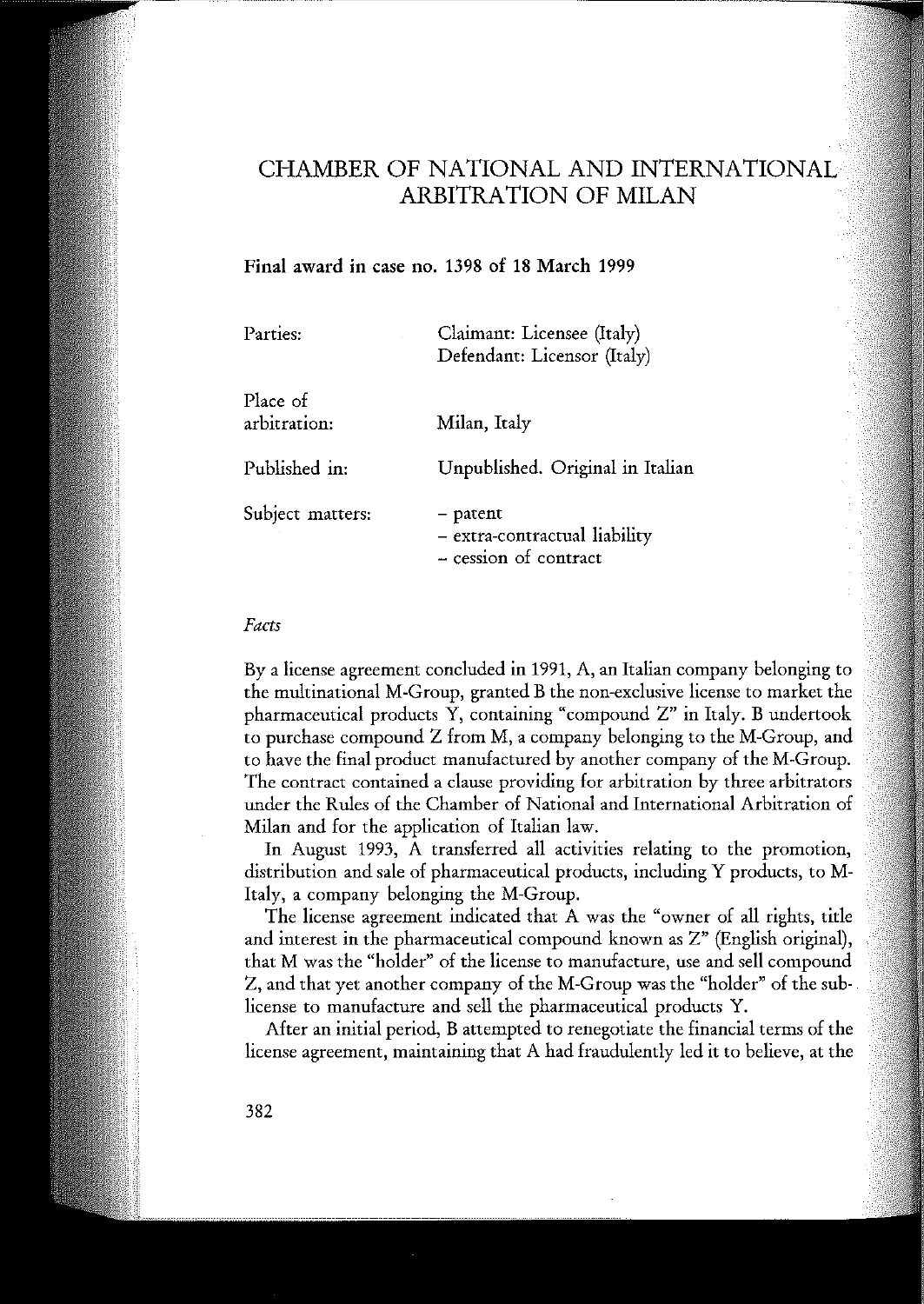#### ITALY, MILAN CHAMBER OF NATIONAL & INTERNATIONAL ARBITRATION

time of concluding the license agreement, that compound Z was patented. B claimed that it was facing competition by other companies, which were freely using compound  $Z$  in their products as it appeared that  $Z$  was not patented. Negotiations failed, and Bcommenced arbitration proceedings before the Milan Chamber of Arbitration in May 1998.

By a majority decision, the panel of three arbitrators held that there was no proof that A had fraudulently led B to believe that A held a patent on compound Z.

#### *Excerpt*

I. JURISDICTION

[1] "A objects to the jurisdiction of the arbitrators. It maintains that B's claim is based on Art. 1440 CC *(dolo incidente)'* and that *dolo incidente* leads to a liability for damages, that is, to an extra-contractual liability that does not fall within the scope of the arbitration clause.

[2] "This objection notwithstanding, the arbitrators deem that they have jurisdiction to hear a dispute under Art. 1440 CC. This article provides for damages where a party's freedom to enter into a contract is affected, and any case in which contractual freedom is affected falls within the jurisdiction of the arbitrator hearing a dispute based on the contract. AIso, the present arbitration clause covers 'ali disputes arising in connection with this agreement' [English originaI]. A dispute concerning pre-contractuaI liability is a dispute in **connection with the agreement.**

[3] "A further objects to the jurisdiction of the arbitrators on a second ground. It maintains that the contracting party to the agreement is [now M-Italy], to which A transferred all activities relating to the promotion, distribution and sale of pharmaceutical products, and which is not a party to the **arbitration.**

[4] "[The arbitrators remark, however], that, first, the parties disagree on **whether this transferral of activities concerns the relationship at issue; second,** it is disputed whether it may be opposed to B.

**<sup>1.</sup> Art. 1440 of the Italian Civil Code (CC) reads:**

<sup>&</sup>quot;Where deceit is not such as to cause the party to consent [to a contract], the contract is valid **even if it would have been eoncluded on different eonditions, had there been no deeeit; the deceiving party is liable far damages."**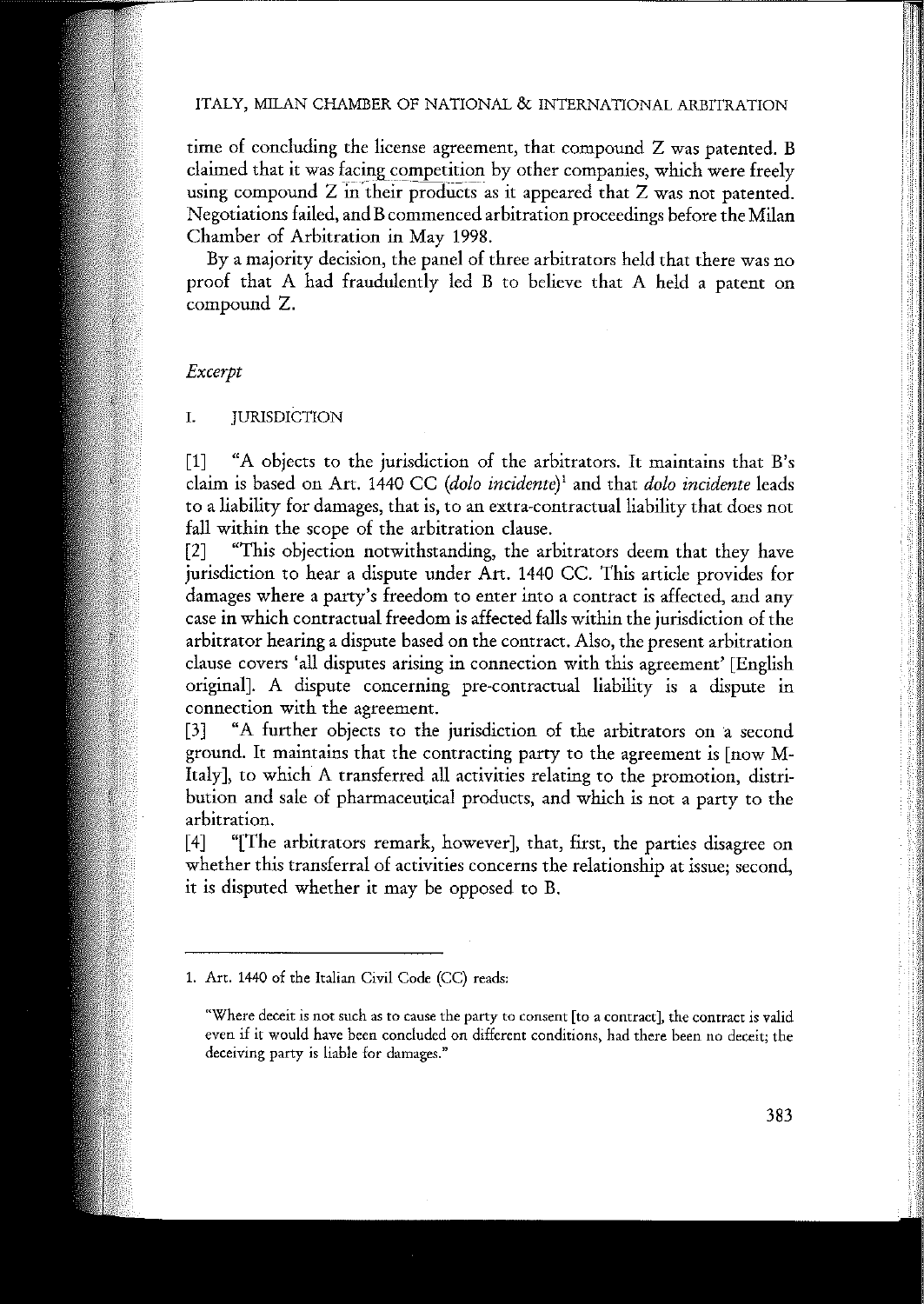#### ARBITRAL AWARDS

[5] "The arbitrators examine this issue and hold that they may hear the dispute between the parties and that A is the defendant in this arbitration, on the following ground. The cession of a contract may be opposed to a third contracting party only where the agreement between the party ceding the contract and the party to whom the contract is ceded is complemented by a further element, be it notification, registration, third party's knowledge [of the **cession], etc. In the case at issue nothing proves that there was such a** complementary element. A claims that  $\overrightarrow{B}$  knew of the transferral [of A's activities] to M-Italy, as it always addressed itself to M when this legal dispute arose. However, the fact that B contacted M proves nothing at alI. The [Iicense] agreement at issue provides that B enter into a supply contract with M; hence, as far as this relationship was concerned, B could only address itself **to M. However, when a dispute arose in relation to B's consent to the [license]** agreement, B could only address itself to the party with which it concluded the **1991 license agreement."**

(....)

### II. FRAUD

[6] "When dealing with the main issue of this case, the arbitrators ask themselves whether it is proven that fraud affected B's consent at the time of concluding the agreement. The arbitrators note that fraud consists of two elements: the deceitful behaviour of one party and the error of the other party. [7] "Having thus defined fraud, the arbitrators ask themselves a first question: Is it proven that B was mistaken, when concluding the [license] agreement, because it incorrectly believed that compound Z was a patented product that could not be manufactured by any company other than the M-Group companies? In arder to reply to this question it should be noted that agreements are concluded concerning both patented products and non-patented **products that have a monopolistic, predominant or strong position in the** marketplace. In order to ascertain whether parties have a patented or nonpatented product in mind when concluding a contract, we must first consider the text of the contract itself. In the present case, the agreement does not mention a patent on compound Z, notwithstanding the alIeged (by B) great relevance that a patent would have had in the relationship.

[8] "A patent is, by its nature, short-lived. The value of a patent-related right is proportional to the patent's residual validity. Thus, a party negotiating such right will request that the contract mention the patent's date. In the present **case, the license was non-exclusive. The licensor no! having an exc1usÌve right** in the intellectual property concerned is of no vital importance to the non-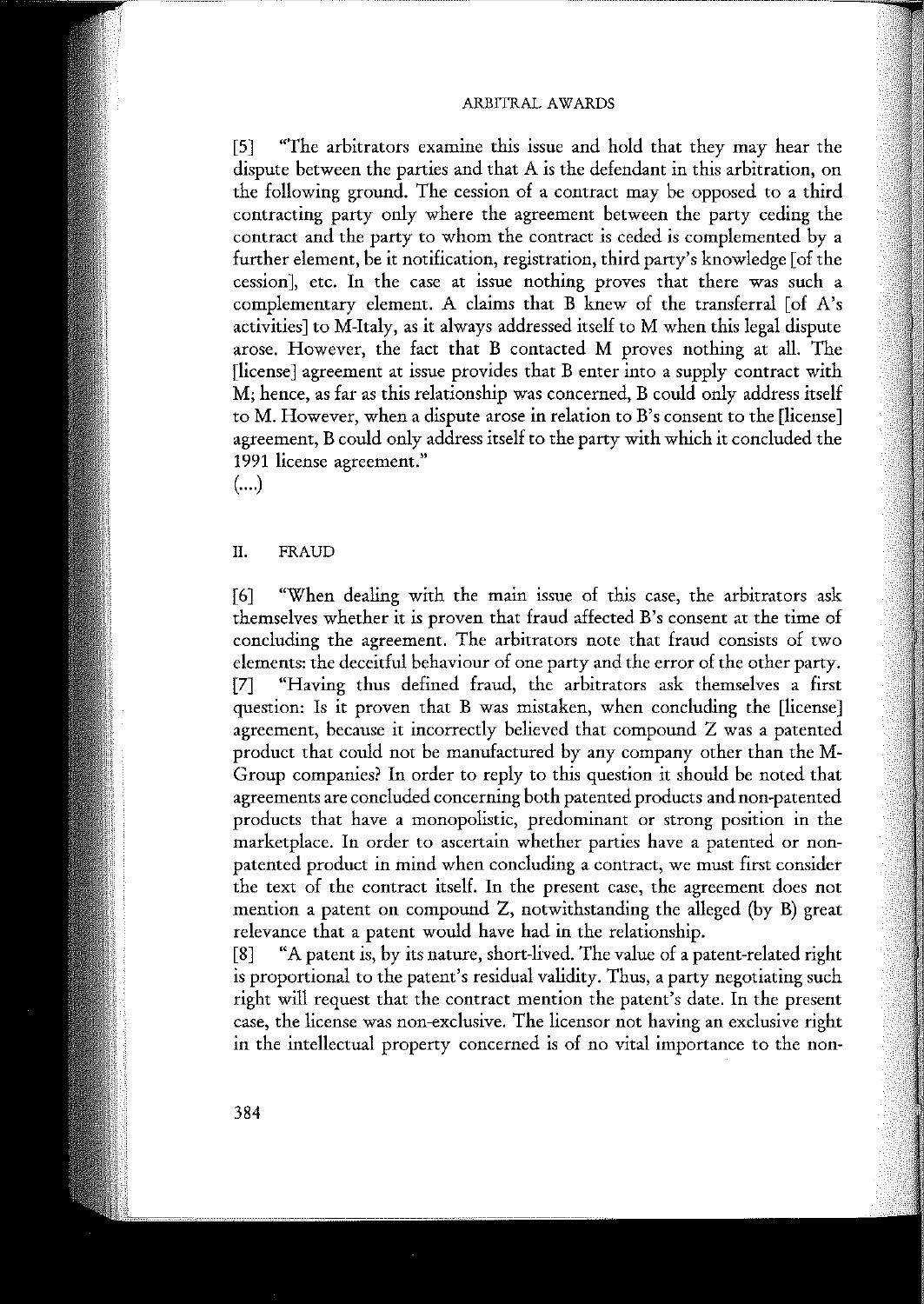exclusive licensee. The licensor's lack of an exclusive right only means that the **licensee may have to face the eompetition cf other parties, and a non-exclusive** licensee clearly accepts such a risk.

[9] "B relies on severa! elements in support of its claim that it was deceived: (a) Art. 1(t) of the agreement mentions that the M-Group owns exclusive rights; (b) Art.  $5(a)$  requires B to clearly mention in all relevant circumstances that it is a licensee of  $A$ ; (c) Art. 6(a) requires B to take over the authorization issued by the Ministry of Health for marketing Z-based products to the previous licensee, at the price of LIT 1,400,000,000; (d) the agreement requires B to purchase compound Z only from the M-Group and to have the final product manufactured by another company of the group; (e) the qualifying **element cf a pharmaceutìcal produc! is its nove! and innovative character,** which allegedly corresponds with its being patented and thus exclusive; (f) in its contacts with the Ministry of Health in 1987, [the previous licensee] affirmed that the M-Group had requested a patent to the Patent Office in 1978; according to a document submitted by B, a patent was in fact issued in 1988 ...; (g) M sought to purchase the product of [another company) which had become a competitor. A opposes two considerations to the above: (h) B's offer ... (from which the agreement at issue directly ensued) mentions compound Z but does not mention that the M-Group owns  $Z$ ; (i) the supply agreement between M and B, which was concluded in compliance with the disputed **agreement, mentions. compound Z but does no! mention a patent thereon.** (....)

[10] "After careful consideration of the merit and impact of the above observations, the majority of the arbitral tribunal holds as follows. [11] "(a) Art. 1(f) of the agreement provides ...:

'B shall have no further rights on the products other than those rights granted by the present agreement and ali ownership rights on the products and the A know-how shall always belong to M and A.'

The products referred to are the Y products, not compound  $Z$  (see clause 1(a), according to which the products shall be marketed under the brand name Y and shall contain a certain quantity of compound Z). 'Ownership' is here a **generic legaI term meaning 'belonging to', as 'ownership' refers to both** products and know-how, which is definitely not the same as a patent.

[12] "The majority of the arbitrators deems that **if** a party enters into an agreement based on a patent it holds, it will mention in the agreement that it holds that patent (and will indicate the date of the patent). It will not simply say that it is the owner of ali rights, tide and interests. By agreeing to this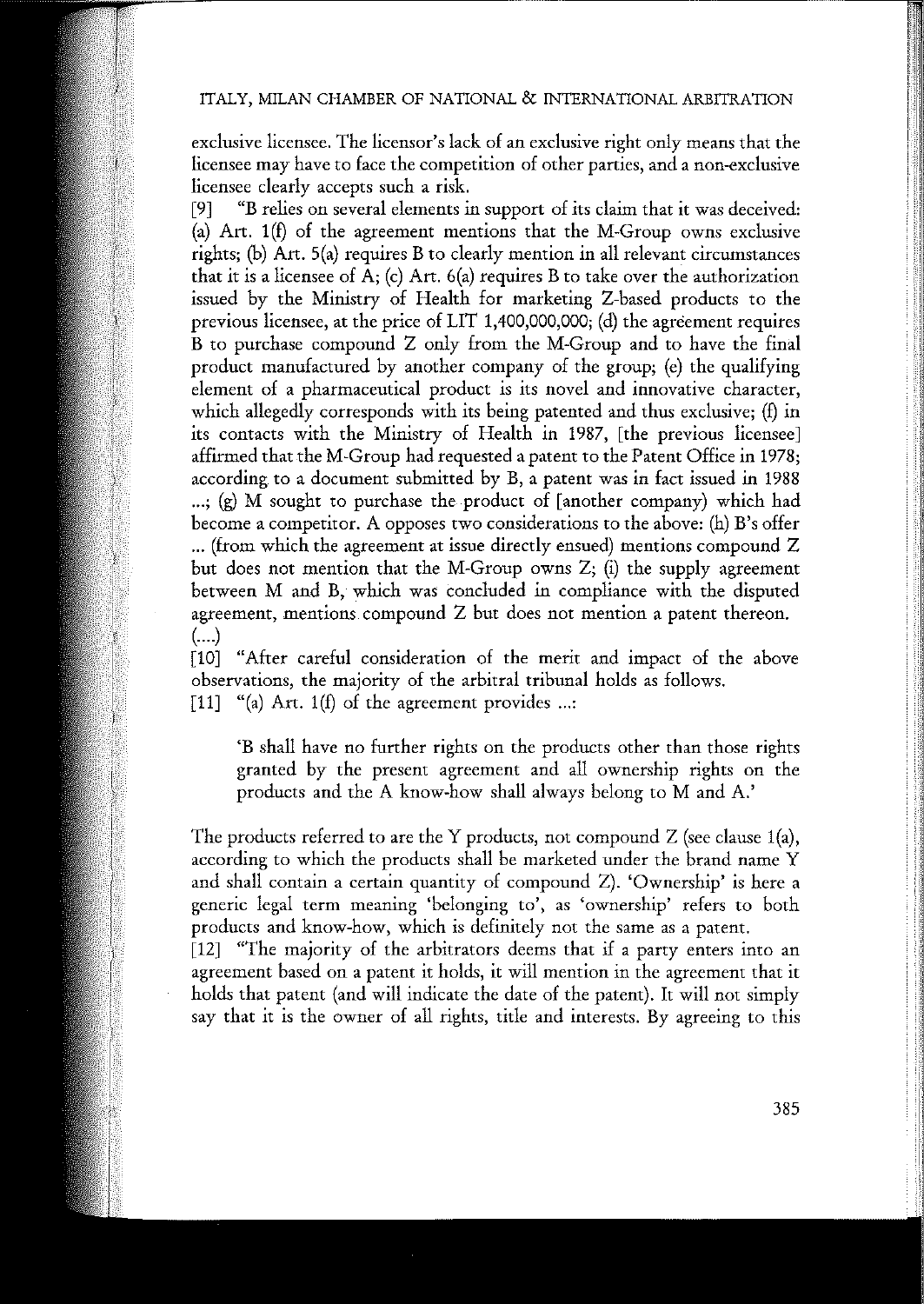#### ARBITRAL AWARDS

formulation, therefore, B did not indicate that it believed that A held a patent on compound Z.

[13] "According to Art. 5(a), B shall indicate on all packaging of Y products ... that they are manufactured on a license granted by A. This clause would be appropriate and functional in contracts concerning products based on both a patented and a non-patented compound. It does not prove that B believed that [compound Z] was patented.

[14] "According to Art. 6(a), B shall purchase the Ministry of Health authorization from [the previous licensee] for LIT 1,400,000,000. B maintains that it would have had no reason to purchase the authorization, had it known **that compound Z was no! patented, as anyone may request a marketìng** authorization from the Ministry for a non-patented product.

[15] "The majority of the panel holds that, although it does not appear from the file of the case why B accepted to purchase the authorization from [the **previous licensee], there were several reasons to do so, as it appears from the circumstances af the case. Payment to [the previous licensee] was an indirect** manner of terminating the practical effects of the license granted by A to [the previous licensee]. Contractual negotiations put the burden of this payment on **B, rather than on A, as arre af B's obligations. Transferring the authorìzatìon was quìcker than requesting a new ane. B's acceptanee af this clause does no!** prove that B believed that compound Z was patented.

[16] "According to the agreement, B was to purchase compound Z from and to have Y products manufactured by companies of the M-Group. This clause **is due to the M-Group's wish to maintain control af operations relating to Z** and Y. Both the holder of a patent and a company with a predominant position in a certain field would wish the same.

[17] "In the pharmaceutical sector, the qualifying element of a product is its novel and innovative character, combined with the exclusive use thereof. This is certainly tme, but there is also a market for non-patented products. The undoubted advantage of holding a patent does not support the conclusion that an agreement ... for marketing the Y products could be concluded only by somebody who mistakenly believed that compound Z was patented. On the **contrary, the existence cf a patent was less relevant since the license was nonexcIusive.**

[18] "In its contacts with the Ministry of Health in 1987, [the previous licensee] affirmed that a company of the M-Group had requested a patent on compound Z; according to a document produced by B, a patent was in fact granted in 1988. The majority of the panel holds that the possible existence of **a patent does no! suppor!, rather eontradicts B's fraud thesis, on which its** claim under Art. 1440 CC is based. If a patent existed and the agreement did **not mention it, B may draw no conclusions from its existence.**